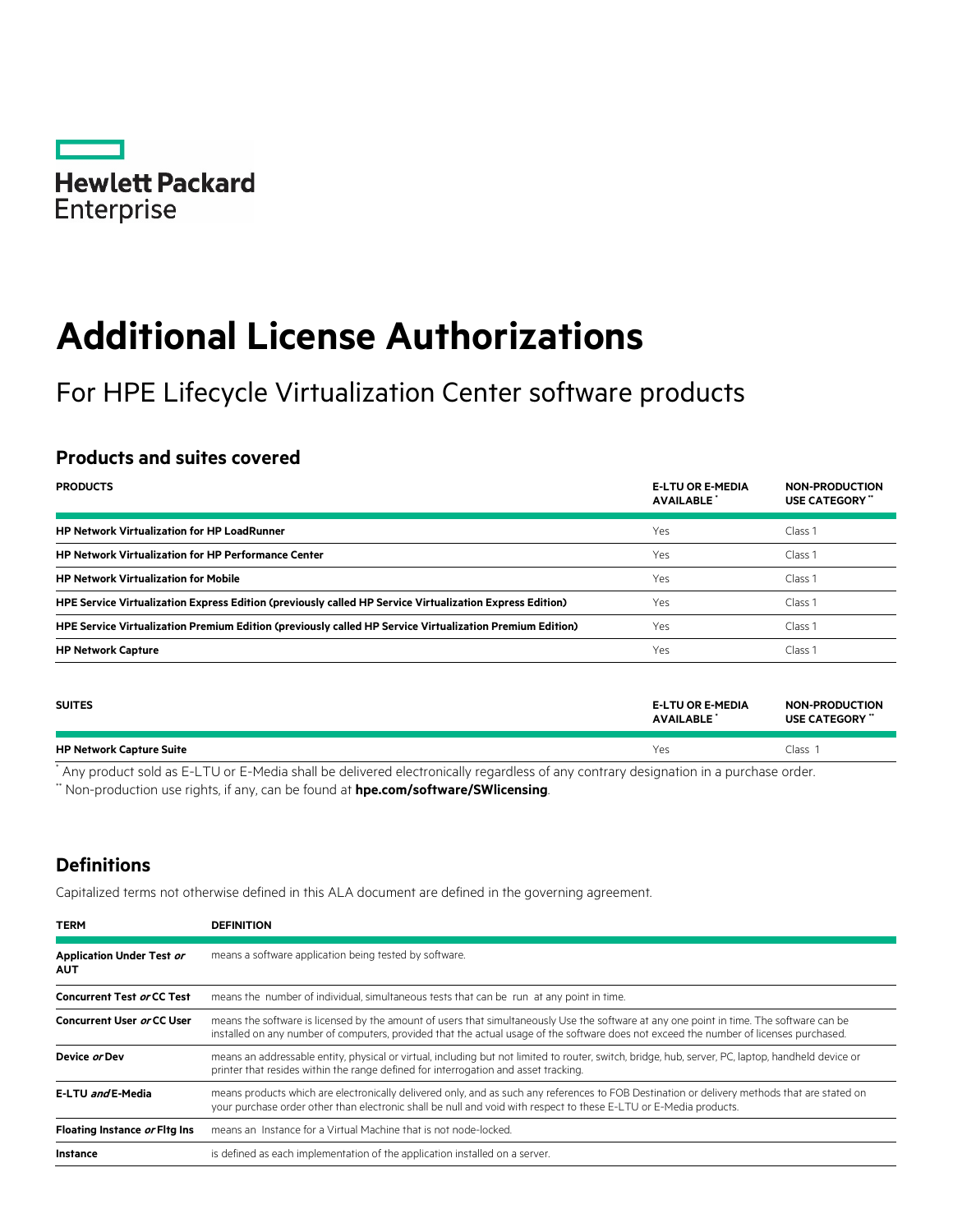| <b>TERM</b>                               | <b>DEFINITION</b>                                                                                                                                                                                                                                                                                                                                                                                                                                                                                         |
|-------------------------------------------|-----------------------------------------------------------------------------------------------------------------------------------------------------------------------------------------------------------------------------------------------------------------------------------------------------------------------------------------------------------------------------------------------------------------------------------------------------------------------------------------------------------|
| <b>Internal Use</b>                       | means access and Use of the software for purposes of supporting your internal operations or functions.                                                                                                                                                                                                                                                                                                                                                                                                    |
| <b>Load Generator</b>                     | means a device with the HP LoadRunner or HP Performance Center Load Generator software installed that is used to generate multiple<br>simultaneous Virtual User connections against an Application Under Test.                                                                                                                                                                                                                                                                                            |
| LTU                                       | means License To Use.                                                                                                                                                                                                                                                                                                                                                                                                                                                                                     |
| <b>Node Locked Instance</b>               | means an Instance which can only be used with a specific node.                                                                                                                                                                                                                                                                                                                                                                                                                                            |
| Seat User or Seat                         | means only one device or user is authorized to Use the software at a time.                                                                                                                                                                                                                                                                                                                                                                                                                                |
| <b>Server Instance</b>                    | means an installation of software on only one physical or Virtual Machine at a time.                                                                                                                                                                                                                                                                                                                                                                                                                      |
| <b>Suite</b>                              | means two or more software products combined into a single license offering or a single software product which includes two or more licenses.<br>The specific software products included in a Suite are specified in the software specific license terms below. Software products included in a Suite<br>are governed by the individual authorizations and use restrictions associated with each software product, except where specified in the specific<br>Suite software specific license terms below. |
| Term License to Use or<br><b>Term LTU</b> | means a software License To Use (LTU) which indicates in its license description that the license is valid for a specific period of time such as One<br>Month(1M), One Year(1Y) etc. Term LTU's are not perpetual licenses.                                                                                                                                                                                                                                                                               |
| <b>Term Support</b>                       | means a fixed period support offering that is only valid during the time period of the associated Term LTU.                                                                                                                                                                                                                                                                                                                                                                                               |
| Use                                       | means to install, store, load, execute and display once copy of the software.                                                                                                                                                                                                                                                                                                                                                                                                                             |
| Virtual Machine(s) or VM(s)               | means a computer that does not physically exist but is simulated by another computer.                                                                                                                                                                                                                                                                                                                                                                                                                     |
| Virtual User or VU or Vuser               | means a software process emulating users executing a Use case interaction against an AUT.                                                                                                                                                                                                                                                                                                                                                                                                                 |

## **Software specific license terms**

For software products with software specific license terms, these terms are described below. Software products covered by this ALA document (as listed above) and not covered in this section do not have software specific license terms.

#### **HP Network Capture**

HP Network Capture includes a Server Instance license with up to 100 monitors per Server Instance, and may be used from any location. HP Network Capture is intended for use in application development and testing, and may only be used with the HP Software for which it was originally licensed.

## **HP Network Virtualization for HP Loadrunner, HP Network Virtualization for HP Performance Center and HP Network Virtualization for Mobile**

HP Network Virtualization for HP LoadRunner is licensed per Load Generator or per Virtual User and may only be used with HP LoadRunner for the purpose of performance testing and may only be used with the HP software for which it was originally licensed.

HP Network Virtualization for HP Performance Center is licensed per Load Generator or per Virtual User and may only be used with HP Performance Center for the purpose of performance testing and may only be used with the HP software for which it was originally licensed.

#### HP Network Virtualization for Mobile is licensed by:

- 1. Concurrent Test and Node Locked Instance, or
- 2. Floating Instance and Concurrent Test.

HP Network Virtualization for Mobile may only be used for the purpose of application development and testing.